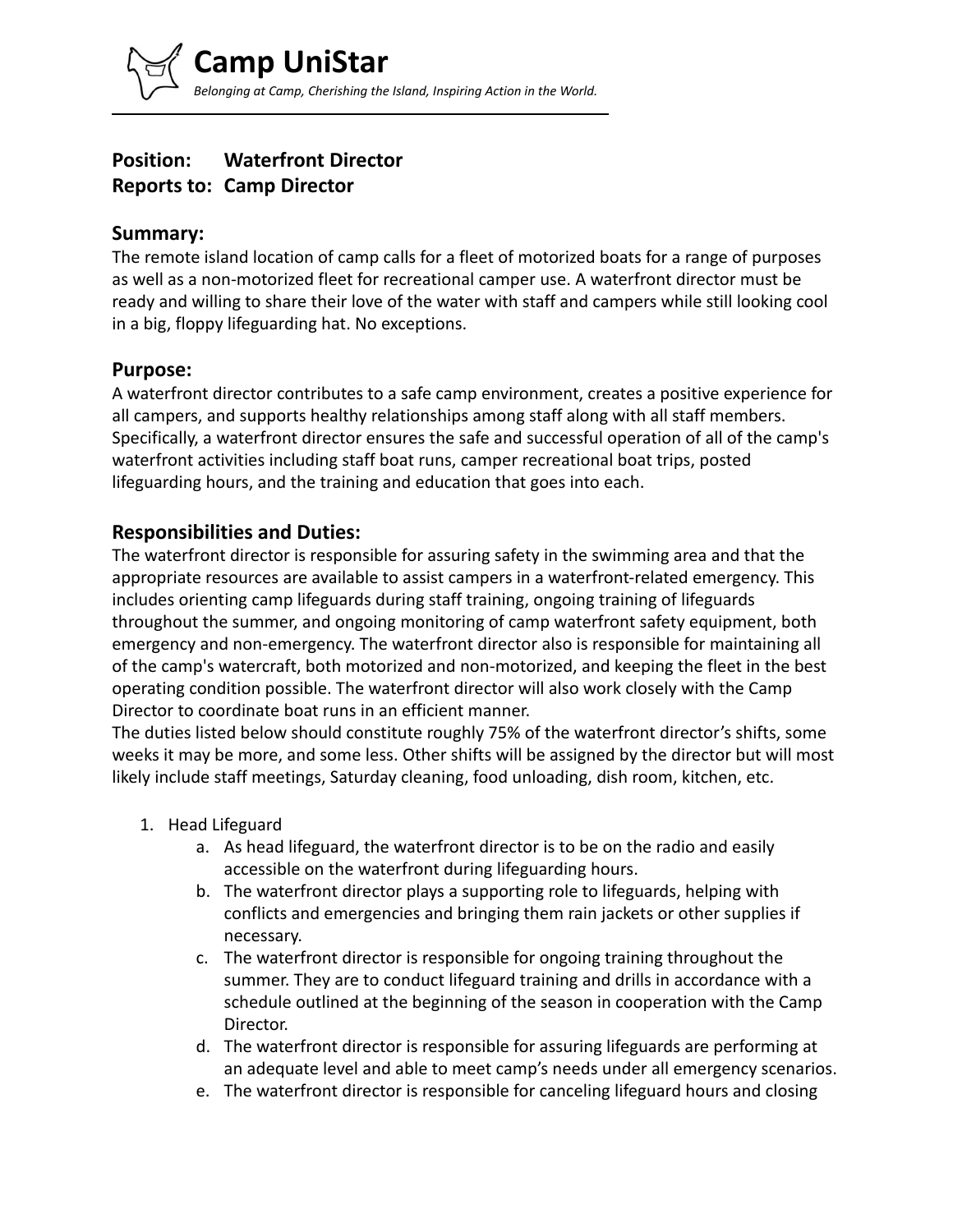the waterfront to campers in the event of unsafe weather.

- 2. Boat Maintenance
	- a. Within limitations of the person's skillset, the waterfront director is to fix damage and problems on the boats, defaulting to professionals when necessary.
	- b. The waterfront director shall also take care of fiber glassing and sail repair on sailboats and regular oil and fuel checks on motorized boats.
	- c. The waterfront director also is responsible for completing, or assigning to someone, the duties of bailing out boats and cleaning boats in an effort to keep them at a functional and presentable level.
- 3. Evening Boat Check
	- a. Evening boat check is to be conducted at sunset each evening and includes taking down the flag at the end of the dock.
	- b. The waterfront director is to ensure all boats, motorized and non-motorized, are stowed properly.
		- i. This includes tilting the engines up, assuring applicable boats are lifted to a sufficient height to protect against big waves, assuring sails are furled in an appropriate manner, making sure boats are appropriately whipped or beached as needed, assuring sailboats are either ramped or moored as required by a particular boat, assuring all kayaks and canoes are properly stored in the racks, and finally, making sure all boaters and boats are in for the evening.
	- c. Boat check also includes minor cleanup of toys and hazards on the waterfront as needed.
	- d. Boat check may include the straightening of lifejackets, tarps, and other materials left on boats if neglected earlier by boat users.
- 4. Waterfront Cleanup
	- a. The waterfront director is to keep the waterfront area (all camp property stretching from the boathouse to the life jacket house but beneath the bluff) clean of garbage, tools, and other equipment, toys collected and gathered, sporting equipment housed in the appropriate location, lawn furniture arranged nicely, and carts gathered in designated spot.
- 5. Weather Flag
	- a. The waterfront director is responsible for checking and posting the weather forecast each morning and determining the appropriate flag to raise at the end of the dock. If weather conditions are unstable, they are to keep continuous watch of weather conditions and change flags as needed.
- 6. Boat Training
	- a. Absent any adjunct instructors, the waterfront director is responsible for training all staff on safe, legal, and effective boat operation. Trainings include teaching staff to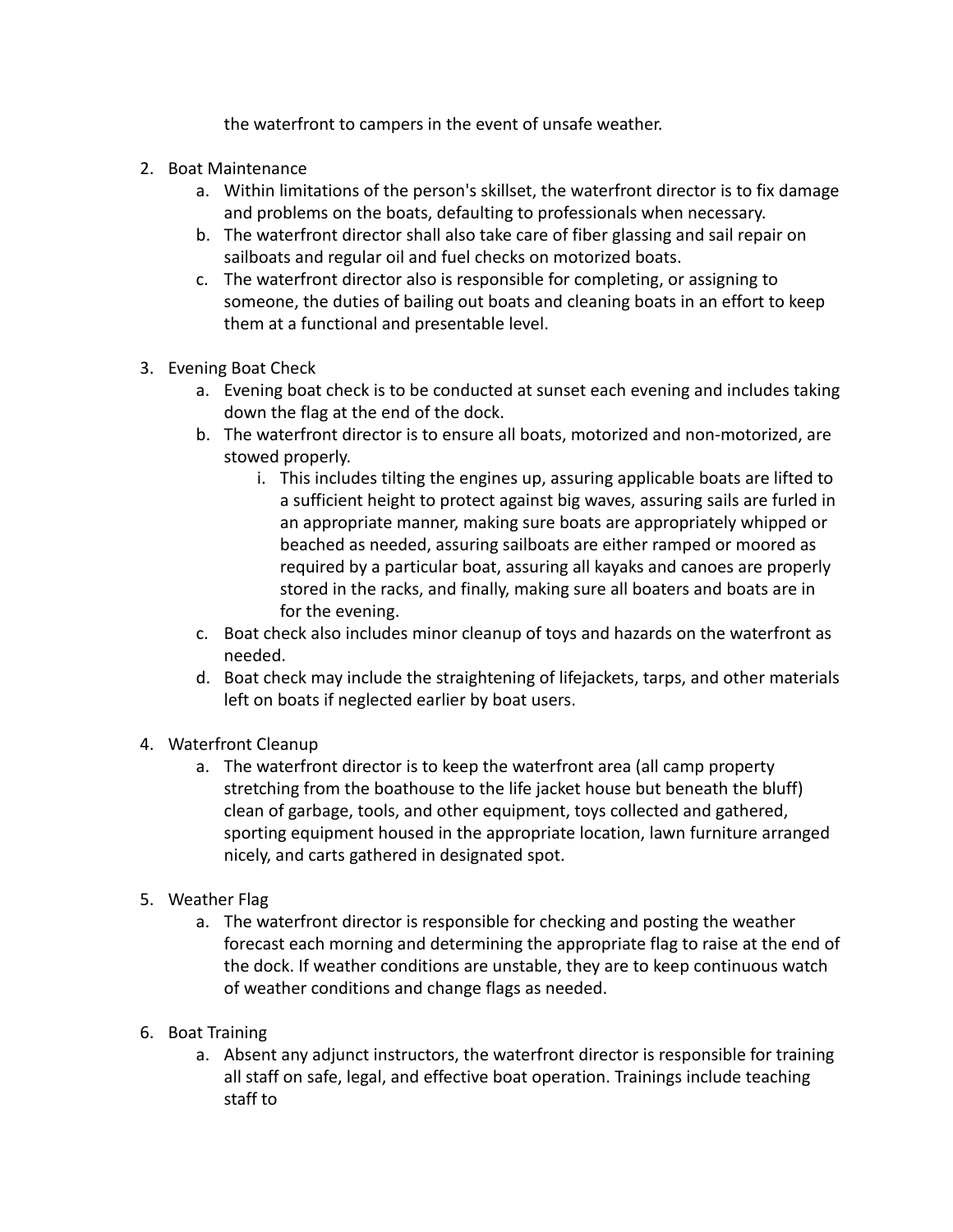- i. Dock in a slip and parallel (in as many wind conditions as possible)
- ii. Basic knots for tying boats and rescues
- iii. Troubleshoot engine problems
- iv. Get boats in and out of the lifts
- v. Learn MN boating rules
- vi. Read and respond to lake conditions and bathymetry
- b. The waterfront director will complete mid-season refreshers as needed.
- c. The waterfront director will also select the top four staff boat drivers and train them for emergency runs and how to successfully complete a boat rescue.
- d. The waterfront director will have the primary responsibility of checking staff off, giving them permission to drive certain boats as their abilities allow.
- 7. Boat Runs
	- a. In coordination with the Camp Director, the waterfront director will help coordinate needed boat runs and assign drivers to complete those runs.
	- b. They also will be charged with keeping track of who is out on the water and assigning specific boats to people executing boat runs if the Camp Director hasn't already done so.
- 8. Boat House
	- a. The waterfront director should keep the boathouse clean and organized. At all times it should be well stocked with supplies needed on the waterfront. If supplies are not available, they will discuss with the Camp Director and make arrangements for necessary purchases.
- 9. Lifejacket House
	- a. The waterfront director shall keep the lifejacket house tidy and accessible. They shall also keep updated the boater sign out form and be sure that campers are adhering to sign out policies.

## **Qualifications:**

18 years of age or older

- Has lived independently for at least 8 months
- Commitment to providing a positive and healthy family camping experience
- Flexible in regards to work schedule and living situation
- Responsible
- Valid driver's license
- CPR, First Aid, AED, and Lifeguarding certifications required
- Able to communicate effectively with staff, volunteers and campers of all ages
- Self-motivated, hard-working, team player
- Comfortable living in rustic conditions in a natural setting
- Ability to supervisor volunteers
- Knowledgeable about sailing and operation of camp's sailboats
- Knowledgeable about the operation of camp's motorboats